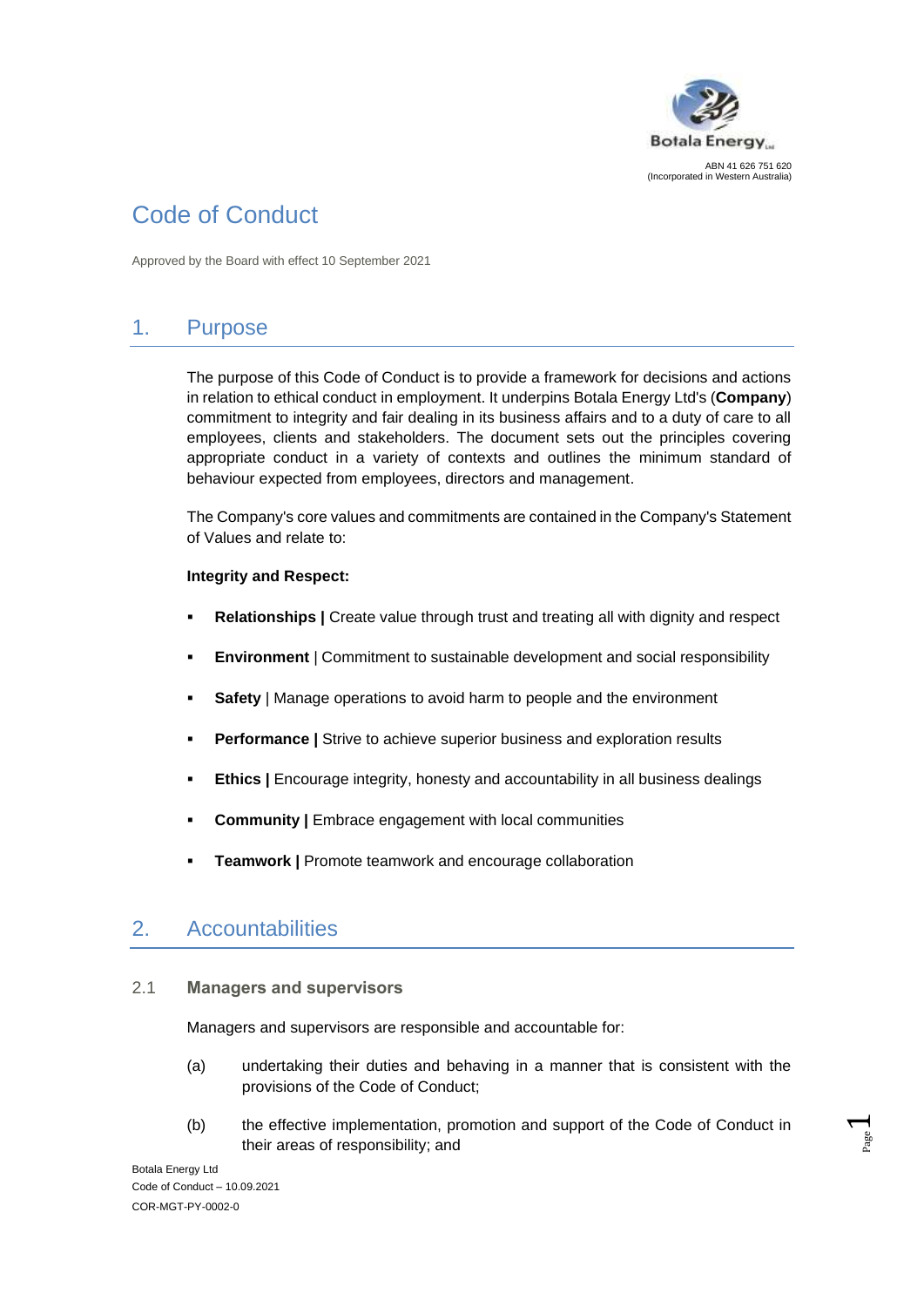- (c) ensuring employees under their control understand and follow the provisions outlined in the Code of Conduct.
- 2.2 **Employees, Directors and Management**

All employees, Directors and Management are responsible for:

- (a) undertaking their duties in a manner that is consistent with the provisions of the Code of Conduct;
- (b) reporting suspected corrupt conduct; and
- (c) reporting any departure from the Code of Conduct by themselves or others.

#### 3. Personal and professional behaviour

When carrying out your duties, you should:

- (a) behave honestly and with integrity and report other employees who are behaving dishonestly;
- (b) act in accordance with the Company's values;
- (c) act ethically and responsibly;
- (d) carry out your work with integrity and to a high standard and in particular, commit to the Company's policy of producing quality goods and services;
- (e) operate within the law at all times;
- (f) follow the policies of the Company; and
- (g) act in an appropriate business-like manner when representing the Company in public forums.

#### 4. Conflict of interest

Potential for conflict of interest arises when it is likely that you could be influenced, or it could be perceived that you are influenced by a personal interest when carrying out your duties. Conflicts of interest that lead to biased decision making may constitute corrupt conduct.

(a) Some situations that may give rise to a conflict of interest include situations where you have: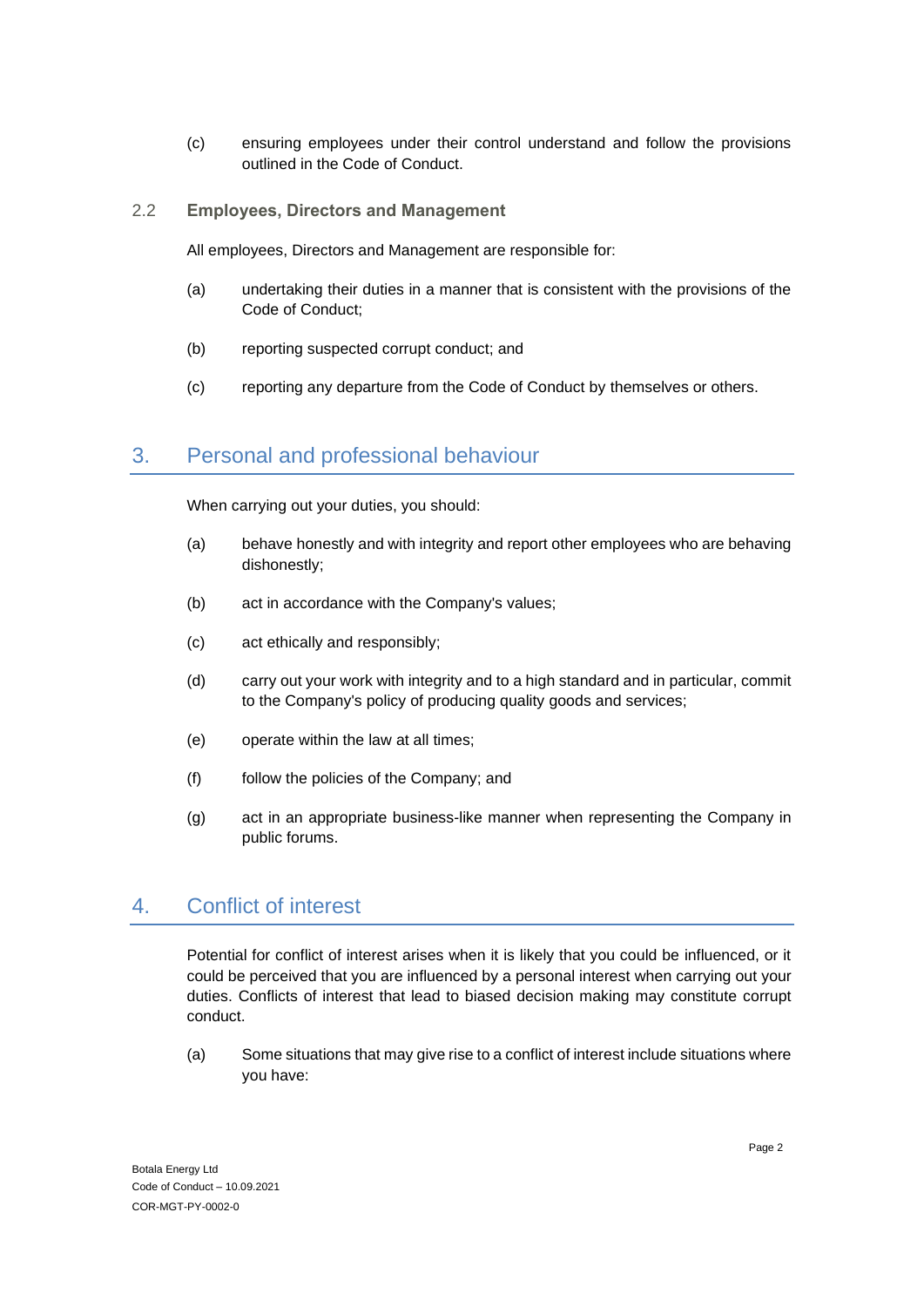- (i) financial interests in a matter the Company deals with or you are aware that your friends or relatives have a financial interest in the matter;
- (ii) directorships/management of outside organisations;
- (iii) membership of boards of outside organisations;
- (iv) personal relationships with people the Company is dealing with which go beyond the level of a professional working relationship;
- (v) secondary employment, business, commercial, or other activities outside of the workplace which impacts on your duty and obligations to the Company;
- (vi) access to information that can be used for personal gain; and
- (vii) offer of an inducement.
- (b) You may often be the only person aware of the potential for conflict. It is your responsibility to avoid any conflict from arising that could compromise your ability to perform your duties impartially. You must report any potential or actual conflicts of interest to your manager.
- (c) If you are uncertain whether a conflict exists, you should discuss that matter with your manager and attempt to resolve any conflicts that may exist.
- (d) You must not submit or accept any bribe, or other improper inducement. Any such inducements are to be reported to your manager. Refer to the Company's Anti-Bribery and Anti-Corruption Policy for further information.

#### 5. Public and media comment

- 5.1 Individuals have a right to give their opinions on political and social issues in their private capacity as members of the community.
- 5.2 Employees must not make official comment on matters relating to the Company unless they are:
	- (a) authorised to do so by the Managing Director; or
	- (b) giving evidence in court; or
	- (c) otherwise authorised or required to by law.
- 5.3 Employees must not release unpublished or privileged information unless they have the authority to do so from the Company Secretary.
- 5.4 The above restrictions apply except where prohibited by law, for example in relation to "whistleblowing".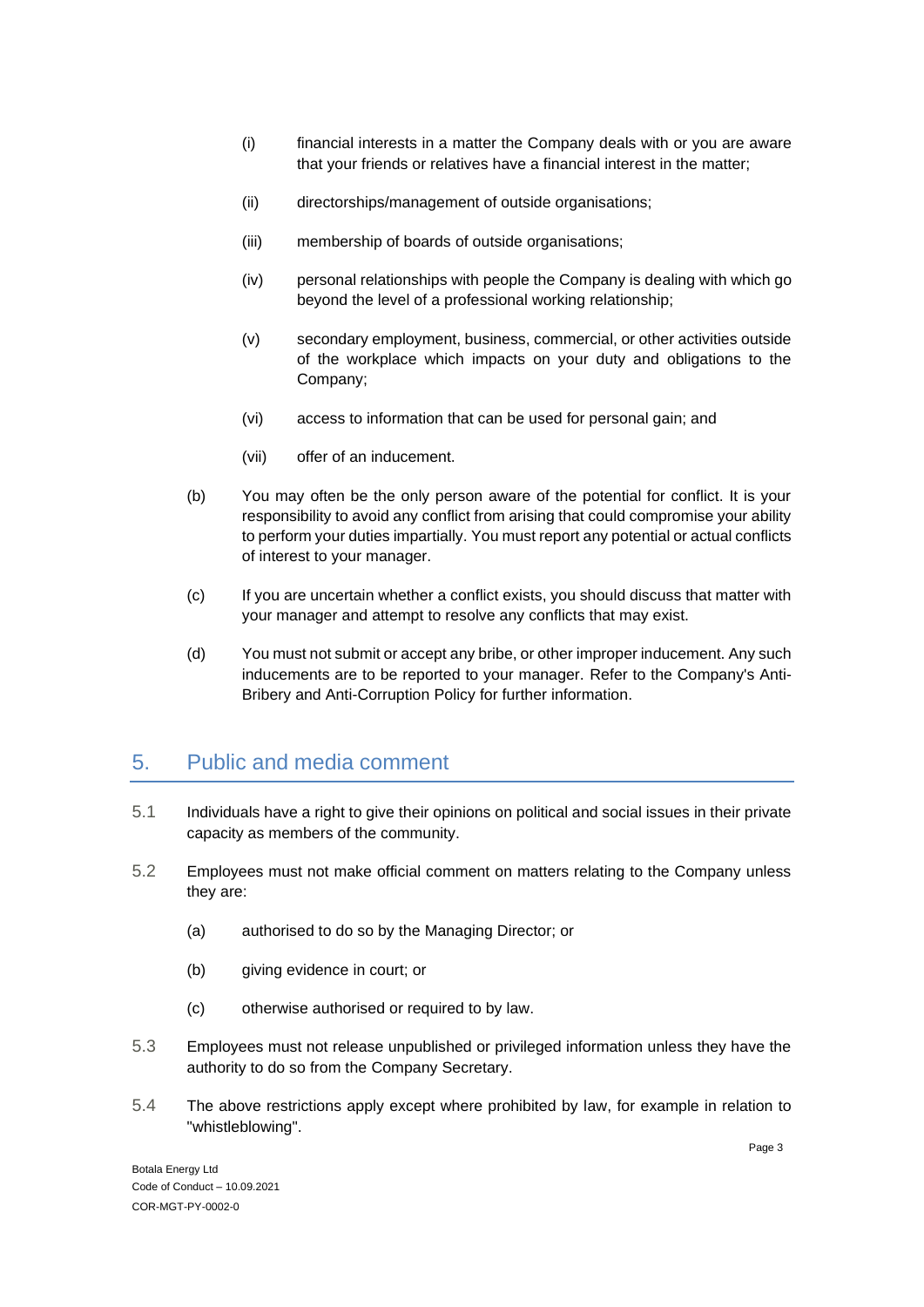5.5 See the Company's Social Media Policy for further information.

#### 6. Use of Company resources

- 6.1 Requests to use Company resources outside core business time should be referred to management for approval.
- 6.2 If employees are authorised to use Company resources outside core business times they must take responsibility for maintaining, replacing, and safeguarding the property and following any special directions or conditions that apply.
- 6.3 Employees using Company resources without obtaining prior approval could face disciplinary and/or criminal action. Company resources are not to be used for any private commercial purposes.

## 7. Security of information

Employees are to make sure that confidential and sensitive information cannot be accessed by unauthorised persons. Sensitive material should be securely stored overnight or when unattended. Employees must ensure that confidential information is only disclosed or discussed with people who are authorised to have access to it. It is considered a serious act of misconduct to deliberately release confidential documents or information to unauthorised persons, and may incur disciplinary action.

### 8. Intellectual property/copyright

- 8.1 Intellectual property includes the rights relating to scientific discoveries, industrial designs, trademarks, service marks, commercial names ad designations, and inventions and is valuable to the Company.
- 8.2 The Company is the owner of intellectual property created by employees in the course of their employment unless a specific prior agreement has been made. Employees must obtain written permission to use any such intellectual property from the Company Secretary/Group Legal Counsel before making any use of that property for purposes other than as required in their role as employee.

# 9. Discrimination and harassment

9.1 Employees must not harass, discriminate, or support others who harass and discriminate against colleagues or members of the public on the grounds of sex, pregnancy, marital status, age, race (including their colour, nationality, descent, ethnic or religious background), physical or intellectual impairment, homosexuality or transgender.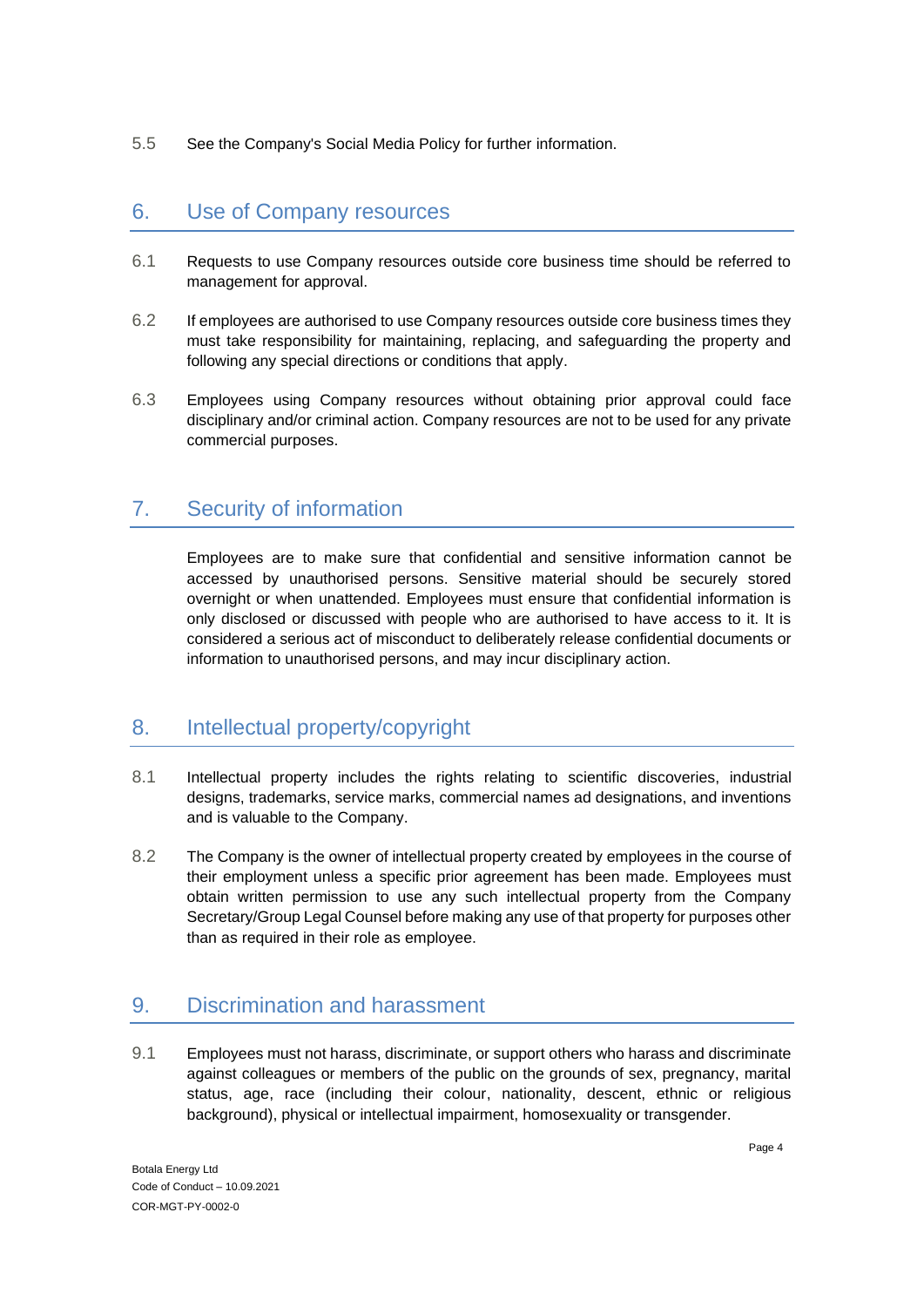9.2 Such harassment or discrimination may constitute an offence under legislation. Managers should understand and apply the principles of Equal Employment Opportunity.

#### 10. Corrupt conduct

Corrupt conduct involves the dishonest or partial use of power or position which results in one person/group being advantaged over another. Corruption can take many forms including, but not limited to:

- (a) official misconduct;
- (b) bribery and blackmail;
- (c) unauthorised use of confidential information;
- (d) fraud; and
- (e) theft.

Corrupt conduct will not be tolerated by the Company. Disciplinary action up to and including dismissal will be taken in the event of any employee participating in corrupt conduct. Refer to the Company's Anti-Bribery and Anti-Corruption Policy for further information.

#### 11. Occupational health and safety

- 11.1 It is the responsibility of all employees to act in accordance with occupational health and safety legislation, regulations and policies applicable to their respective organisations and to use security and safety equipment provided.
- 11.2 Specifically, all employees are responsible for safety in their work area by:
	- (a) following the safety and security directives of management;
	- (b) advising management of areas where there are potential problems in safety and reporting suspicious occurrences; and
	- (c) minimising risks in the workplace.

#### 12. Legislation

It is essential that all employees comply with the laws and regulations of the countries in which we operate. Violations of such laws may have serious consequences for the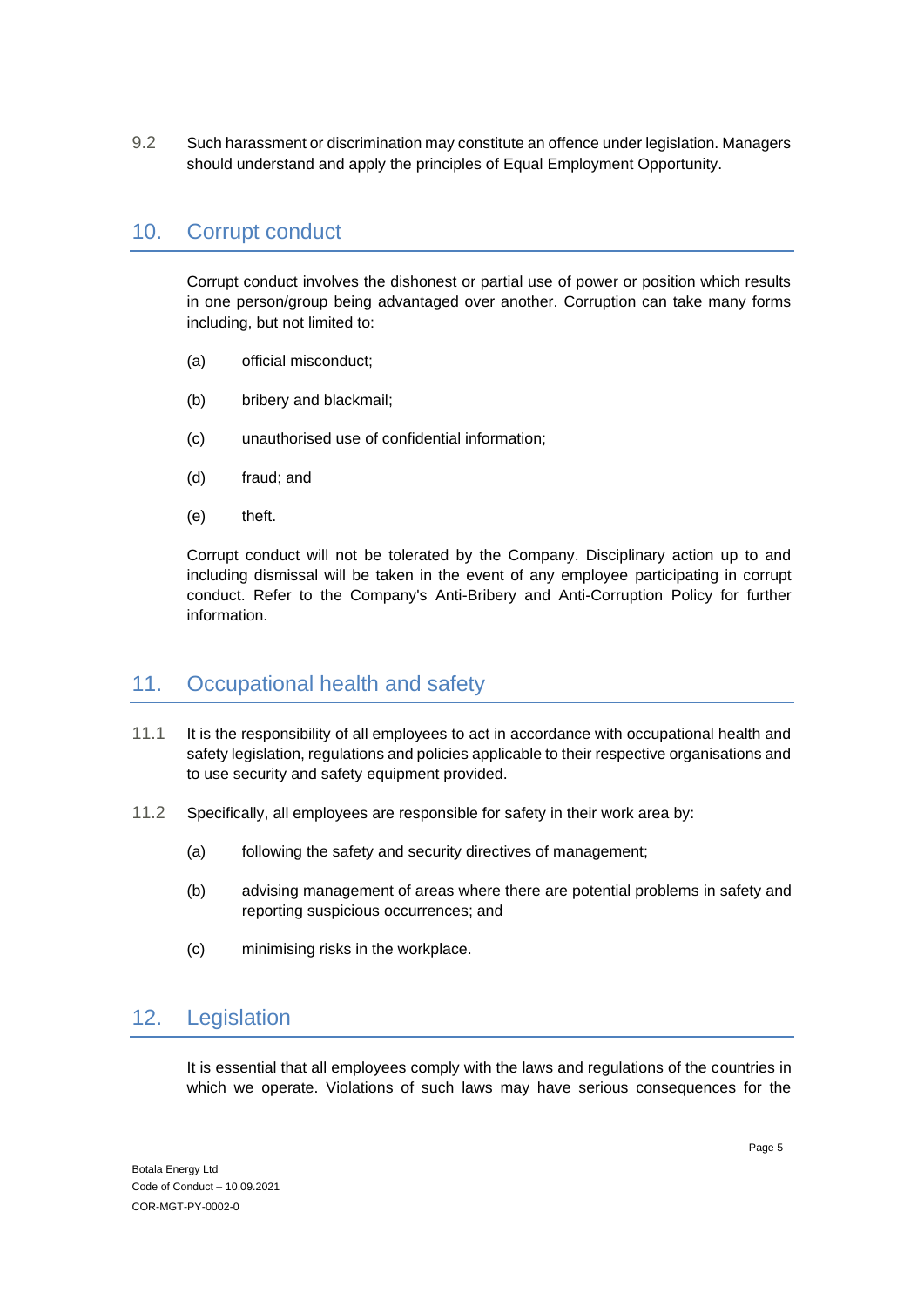Company and any individuals concerned. Any known violation must be reported immediately to management.

#### 13. Fair dealing

The Company aims to succeed through fair and honest competition and not through unethical or illegal business practices. Each employee should endeavour to deal fairly with the Company's suppliers, customers and other employees.

#### 14. Insider trading

All employees must observe the Company's "Trading Policy". In conjunction with the legal prohibition on dealing in the Company's securities when in possession of unpublished price sensitive information, the Company has established specific time periods when Directors, management and employees are permitted to buy and sell the Company's securities.

#### 15. Responsibilities to investors

The Company strives for full, fair and accurate disclosure of financial and other information on a timely basis. Refer to the Company's Continuous Disclosure and Communications Policy.

#### 16. Breaches of the code of conduct

- 16.1 Employees should note that breaches of certain sections of this Code of Conduct may be punishable under legislation.
- 16.2 Breaches of this Code of Conduct may lead to disciplinary action. The process for disciplinary action is outlined in Company policies and guidelines, relevant industrial awards and agreements.
- 16.3 Any material breaches of the Code of Conduct will be reported by the Company Secretary to the Board.

### 17. Reporting matters of concern

Employees are encouraged to raise any matters of concern in good faith with the head of their business unit or with the Company Secretary, without fear of retribution.